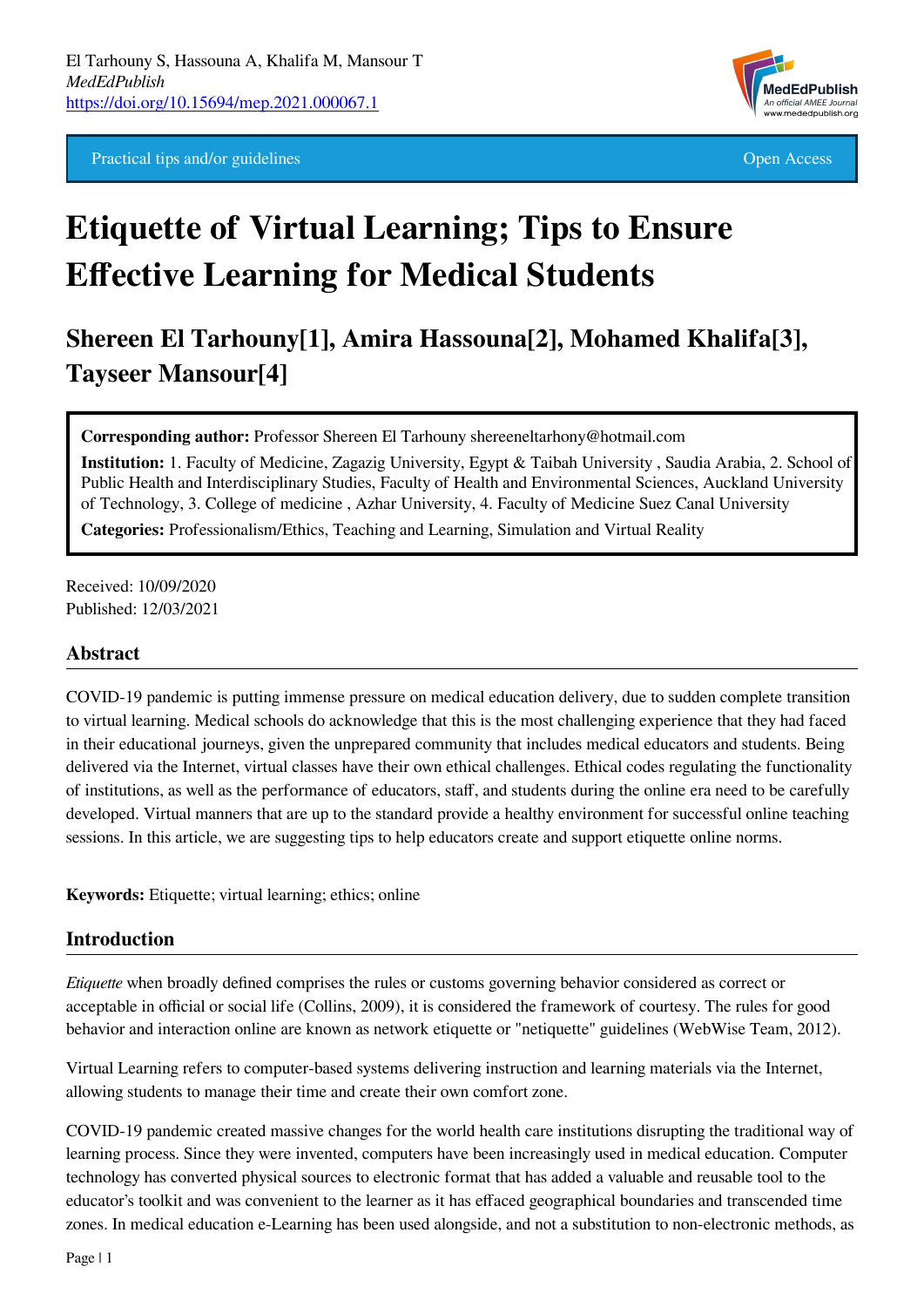

physical skills that should be acquired by the medical student, are best learned by doing (Choules, 2007).

During the current unprecedented time since the outbreak of COVID-19, the obligatory isolation dictated complete virtual delivery of materials that is likely to continue at least for the near future. This is also applied to physical skills that can be taught virtually to prime medical students until they can attend the actual teaching session. As educators, we are always committed to delivering high quality experience to learners through effective online learning sessions. A crucial step to achieve successful online sessions is setting appropriate rules of etiquette for online behavior.

Etiquette online is necessary; it is not just nice to acquire. Lack of etiquette can destroy online communities by causing discomfort, embarrassment, confusion, annoyance, and even fear (Preece, 2004). Ethical issues arise, when conflict of interests occur between individuals, which necessitates following higher level of principles that suit all subjects concerned (Schultz, 2005). Therefore, rules of etiquette are needed to preserve or enforce comfort and empathy in the community while supporting reasonable behavior (Preece, 2004).

# **Tips**

# **1. Prepare yourself before class**

To ensure effective learning, students as well as educators should prepare themselves and surrounding environment before launching their online class. To start with; dressing appropriately helps putting students in the 'learning mode'. In an online class, every day may feel relaxed as a casual Friday, yet, a certain degree of formality is expected as regards the way of communication with instructors as well as student's attire. This is also important for the medical student to get used to dressing formally, as wearing formal physician attire is often preferred by the patients. Clearing the room of pets or siblings comes next. Also, turning off cell phones, TV and other distracting devices is essential to ensure that student's attention does not distracted from learning. Lastly, before showing up to the session on time, students must exit any applications on their devices, open any necessary documents, download any necessary software, connect and test microphones and video cameras (Petrilli *et al*., 2018).

## **2. Secure classroom privacy**

Doctors are expected to respect their patients' privacy. The fulfillment of patient privacy ensures protection of human dignity as well as confident communication between patients and their health teams (Tehrani *et al.*, 2018). Securing the classroom privacy is part of the training of future doctors to get used to respect privacy with all the meanings that this word holds. Training on respecting privacy can be practiced in virtual classes. All platforms for video and audio conferencing can be set to ensure order and security. They come with many security features in order to prevent class disruption and to control online classrooms. Examples or those netiquette rules are; require registration or password-protect the classroom, disable join before host, locking the virtual classroom right after the start time to prevent late students from joining, enabling the waiting room in some platforms so as to keep out people who are not supposed to attend the session, control sharing of the screen to prevent students sharing random content, lockdown the chat to prevent students privately messaging each other, remove some participants if need be. An important recommendation for educators is to be committed to protecting their students' privacy by refraining from posting virtual classroom photos anywhere online, particularly on social media (Toprak *et al.,* 2010).

## **3. Maintain academic and personal integrity**

In order to cultivate a culture of trust, institutions must establish a culture of academic integrity, clearly defining appropriate and inappropriate usage of electronic material. Rules and regulations of academic integrity also apply to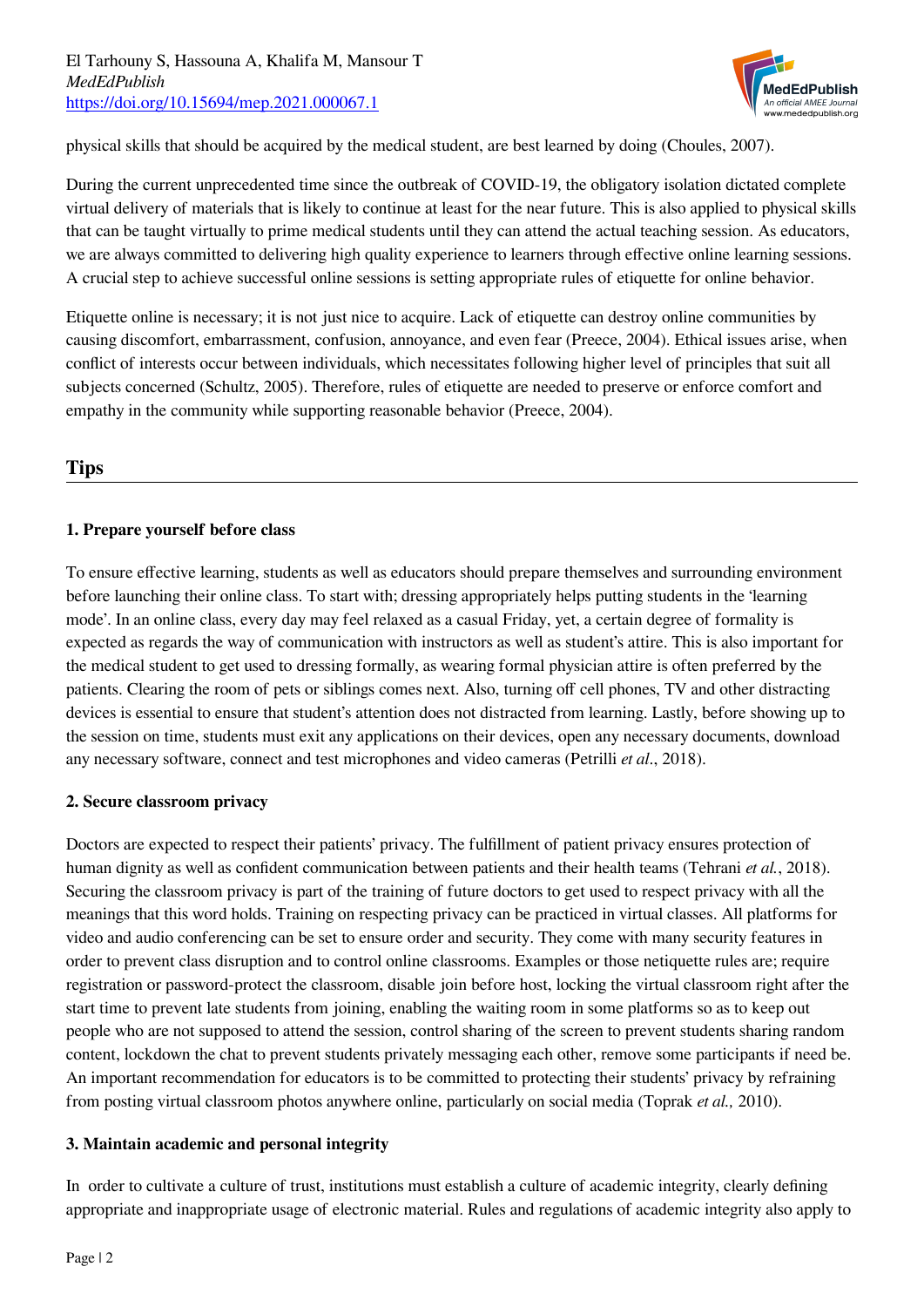

online discussion forums. The World Association of Medical Editors (WAME) defines plagiarism as the use of others' published and unpublished ideas or words (or other intellectual property) without attribution or permission, and presenting them as new and original rather than derived from an existing source." Therefore, whenever an idea is shared, the source of information must be acknowledged to the audience (Khadilkar, 2018). Even sharing materials in private messages, as chat boxes, without acknowledgement of the source is inappropriate, true privacy does not exist online. Clear policies instructed early in the course is an effective way to avoid breaching the rules of academic integrity (Javaeed *et al.*, 2019). Moreover, personal integrity is a requirement for future physicians, and personal behaviors are included in professionalism that medical students learn by either direct teaching or experiential learning (Jahan *et al.*, 2016). This can be practiced while using the chat boxes. Knowing the virtual classroom etiquette may turn the chat boxes from a major distraction to a helpful resource. Students should use the chat box to exchange information that is relevant to the topic and not go off-topic and distract their peers.

# **4. Use a professional style of writing**

In an online environment, communication occurs to a great extent via written texts. Therefore, it is crucial to acquire some common good online etiquette rules, as immediate feedback as well as body language cues are missed. This ensures that the intended message is conveyed with the correct meaning. Think of the virtual classroom as any professional environment, where educators as well as learners are expected to check the grammar, the spelling and the style while they are writing. All participants should use a proper writing style as if you are drafting a scientific paper, while making sure not losing own voice. participants has to remember that they can be judged by others. Often messages with good intent are misunderstood and misinterpreted as rude. To avoid these unfortunate situations, useful tips are to keep the message formal, short and clear, read the message out loud before sending it, avoid strong language, exclamation marks and all capital letters, the latter might be interpreted as shouting. It is important to take notice that, as opposed to a spoken comment that can be forgotten, written information in the digital world is permanently recorded and can be housed forever on the internet. Moreover, private conversations can go public, therefore, care must be taken in virtual environment. It is wise to think of writing messages in a virtual meeting as writing an email. Medical education has a distinctive nature, students' inappropriate writing etiquette could adversely affect how they are perceived. Educating medical students written correspondence etiquette contributes to the improvement of student–faculty relationships, as faculty are bothered by low degree of formality encountered in student's writing (Kim *et al*., 2016). In addition to unpleasant feelings, serious consequences may occur due to unprofessional writing such as underestimating student competency as well as unwillingness of the faculty members to collaborate with or help the student (Stephens *et al.*, 2009).

## **5. Show respect to others with a professional attitude**

Students must abide to behavioral regulations that should be instructed by the educational institution before starting the online course, as the virtual interaction might feel less personal. Similar to face-to-face interactions, strict regulations should be provided to ensure respectful interactions in an online class. Among the fundamental regulations; students should use their real names, raise their virtual hands and wait to be recognized, say "please" and "thank you" when soliciting help from others, show tolerance even when disagreeing and acknowledge the valid points of your peers' arguments, and very cautiously use humor and sarcasms . It is also important not to badmouth anyone, students can disagree with ideas, however, mocking people is unacceptable (Bolkan and Holmgren, 2012).

If doctors want to become great doctors, they must strengthen their communicative skills and humanistic dimensions alongside their medical skills.

We should be our best selves in the digital world, the manners we have been taught by our parents apply online too. An online classroom is still a classroom. People should stay nice and considerate when they are in an online forum.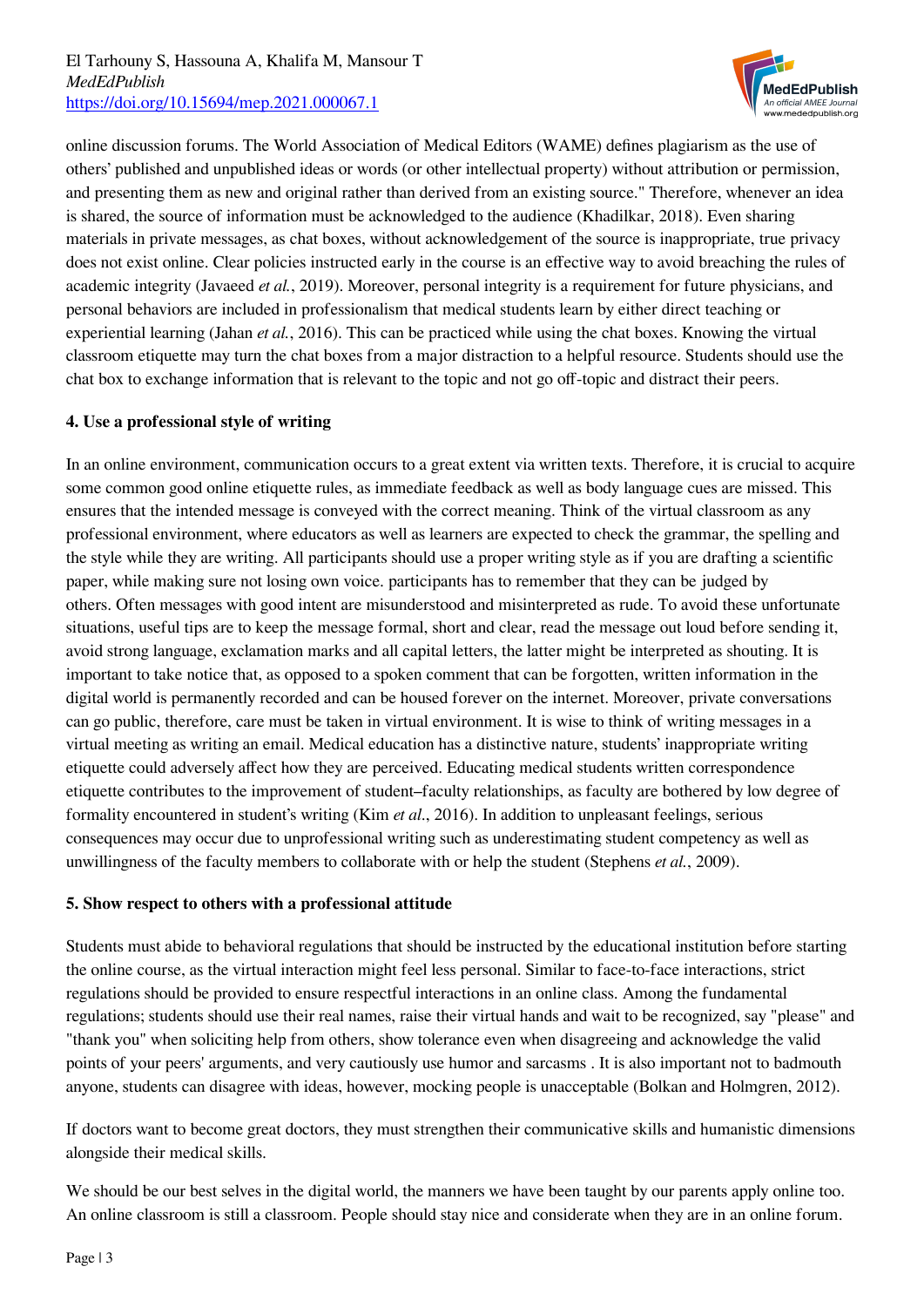

Sometimes not being face to face leads to rude behavior when they disagree with each other. Participants could still slip into a mocking or mean tone and poorly treat one another because of the distance between screens. Future doctors should choose to be kind and respectful in their comments even if they disagree with someone.

Good netiquette is all about conducting yourself with the same respect, politeness and professionalism in an online class similar to that showed in a real-life classroom.

Higher-order language is expected in the academic environment. Although a central part of academia, criticism must be constructive, well-articulated and well-meaning. Students should be advised to avoid profanity and keep interactions classy.

Participants are encouraged to interpret virtual classroom messages with the assumption that everybody have good intentions. Calmly discussing misunderstandings helps developing good online communication skills (Sadati *et al.*, 2016).

# **6. Encourage group work**

Sharing professional knowledge during online sessions demonstrates successful interprofessional collaboration. In an online interprofessional module in a faculty in the United Kingdom, many health and social care students were first apprehensive about the use of technology. Supportive interaction was observed between students, they maintained motivation to complete work on time. On the other hand, students were uncomfortable with critiquing each other's work through peer review, also, sensitivity may have inhibited the level of critical debate. Nevertheless, one of the advantages of this online module is that it brought students from different professions and sites together (Miers *et al.*, 2007). Encouraging online group work will help medical students get used to collaborating with each other for the benefit of the patient, in healthcare, Interprofessional collaboration (IPC) is when various health and social care professional groups work together to produce a positive impact on patient care. IPC includes continuous interaction and negotiation between professionals, valuing the contributions and expertise brought by different healthcare professionals to patient care (Reeves *et al.*, 2017).

All participants in a session should commit to group activities to ensure effective group collaboration, also the presence in an environment that makes all group members feel comfortable will foster their participation. Lack of face-to-face contact makes collaboration of distance group difficult. Virtual worlds should provide engaging platforms that support multiple users and collaboration among them. Make one requirement for passing the course is providing insightful contribution in the online discussions, also class points can be offered to those who participate in the conversation (Miers *et al.,* 2009).

One of the benefits of online interactive education is that students can act as facilitators, and educators should allow themselves to learn from their students especially when it comes to technology where nobody is an expert. Encourage students who are experienced in using online discussion forums to be additional educators. This will give them a boost of confidence and will help engage other students. Furthermore, the students who receive help will be more willing to help others in the future.

## **7. Appreciate cultural Diversity**

Doctors are responsible of providing highest care and excellent services to people from different cultural backgrounds (Roh and Nirta, 2018). Cultural diversity should be taught to medical students, as they are supposed to be future health advocates people from all cultures and ethnicities (Nirta and Roh, 2019). With the sudden shift from traditional to virtual classrooms due to the COVID-19 crisis, there should be even more emphasis on cultural diversity respect during the class time. Virtual classroom should be a safe space for people of all races, ages, sexes, sexual orientations, religions, socioeconomic statuses and disabilities. It is essential to maintain the online conversation in a direction to enhance understanding and supporting students from different cultures and accept that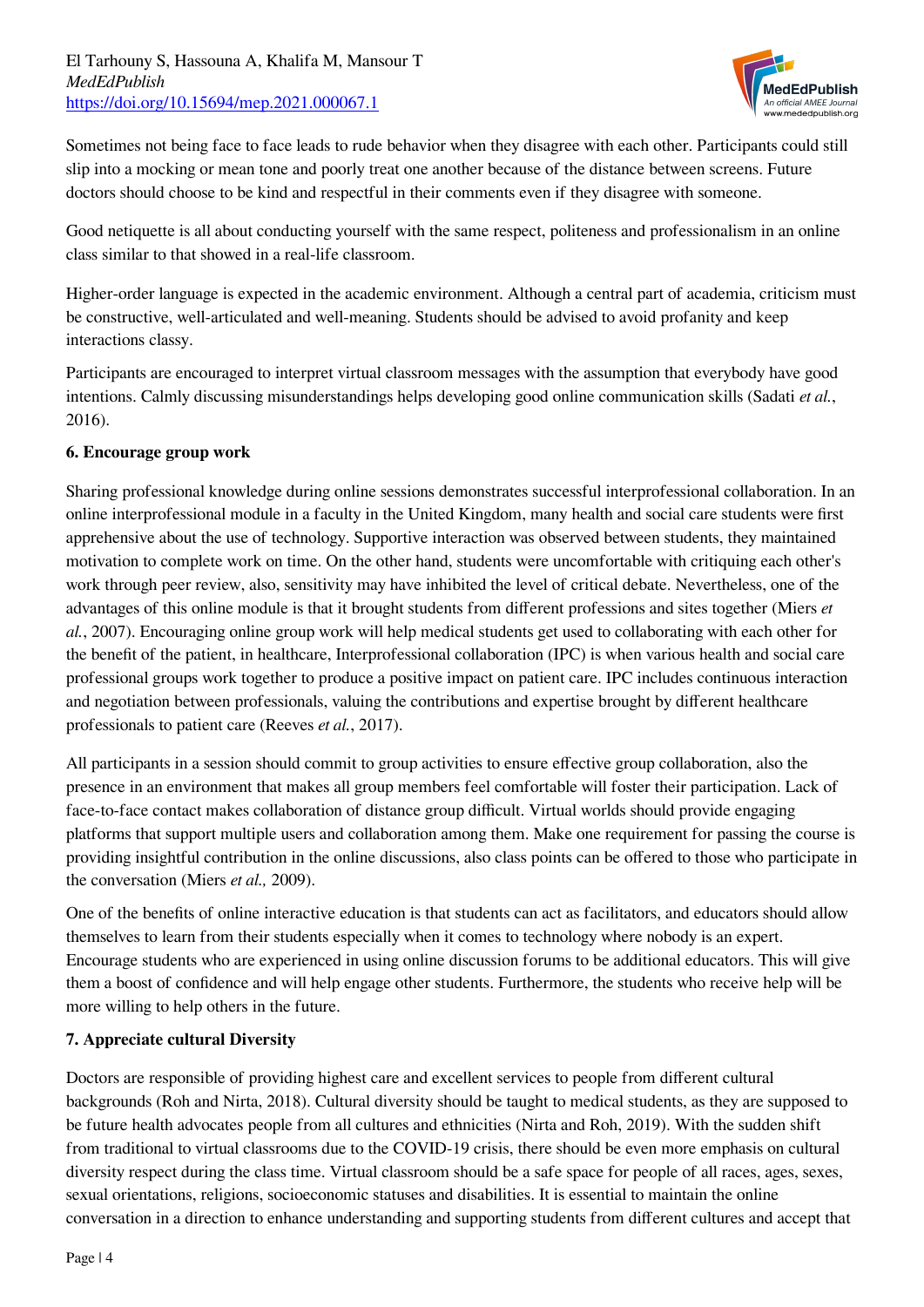

others are at liberty to have their own prospective in the issue. This will help improvement of online course facilitation in addition to having an impact on the overall classroom experience.

Hyland (2013) pointed out that feedback given to English language learners may have broader implications. These students tend to look for hidden messages and often interpret the feedback differently from the original intent. It should be noted that culture can impact the exchanges dynamics as well. Common beliefs and expectations of a society may impact the timing and way students respond to questions, including how they perceive their roles within a forum. For example, in some cultures, students view the educator as a facilitator, in other cultures the role of the educator is more authoritative in nature. Acknowledging that culture influences learning should be followed by eliciting culturally relevant examples during discussions as well as identifying cultural cues in discussion. This will set the tone for a safe space in the virtual classroom where students become more open to sharing their experiences and viewpoints (Milheim, 2014). Offensive language and demeaning comments are unacceptable and immediate action should be taken by educators to protect the comfort of students. Cultural diversity should be celebrated in the classroom (Milheim, 2017).

## **8. Pay attention to others' discussions**

On campus or online, discussion etiquette is similar, though the absence of visual and auditory clues may create some unique situations in online discussions. The environment should be safe to foster thoughtful comments and open discussions without hostile or inappropriate comments. As online discussions tend to go out of control quicker than face to face debates, therefore, it is crucial for online educators to ensure that participants engage in proper internet etiquette to keep discussions focused, organized and productive. General awareness among students assists in enhancing the learning experience.

An important tip to ensure a rich learning experience, is to show the other participants that you have been paying attention before sharing your thoughts and expertise. This might be achieved by building upon others' thoughts before crafting a reply or adding something new.

Discussions are best to be centered around a collaborative constructivist approach; inviting students' responses after introducing a new concept and adding new thoughts (Coker, 2018). On the other hand, overly outspoken students need to be asked by the educators to wait for other participants contributions (Berge, 2008).

Online educators need to show enthusiasm, listen carefully, pay attention to students' needs and answer their questions. Meanwhile, they need to provide direction, and encourage the students to participate in the discussion (Abdous, 2011). Each student needs to be supported by valuing their participation (Coker, 2018).

## **9. Use web cameras properly**

Sometimes students might not want to enable their web camera and prefer to engage only through the chat function. Similarly, some educators prefer disabling student's video, in order to block inappropriate gestures or distracting content. On the contrary, Wang (2004) supported video conferencing usage in distance learning to provide oral and visual interaction (Wang, 2004, (Martin *et al.*, 2012). Using the web camera confers visual presence to all participants, keeps them focused, engaged, and makes them feel they are present at the 'same' meeting. It also helps personalizing the conversation, create intimacy as participants can see each other's body language and facial expressions. Leaving webcams and microphones on best simulates in-person conversations. Etiquette rules can be set to ensure formality, such as refraining from chewing gum, eating or drinking in front of the camera.

Nonverbal communications that can appear in virtual classes are facial expressions, eye contact, body language, they all make verbal conversation more expressive and meaningful. Evidence shows that physician's nonverbal behavior leads to higher patient satisfaction (Khan *et al.,* 2014). Medical students should learn and practice this attitude during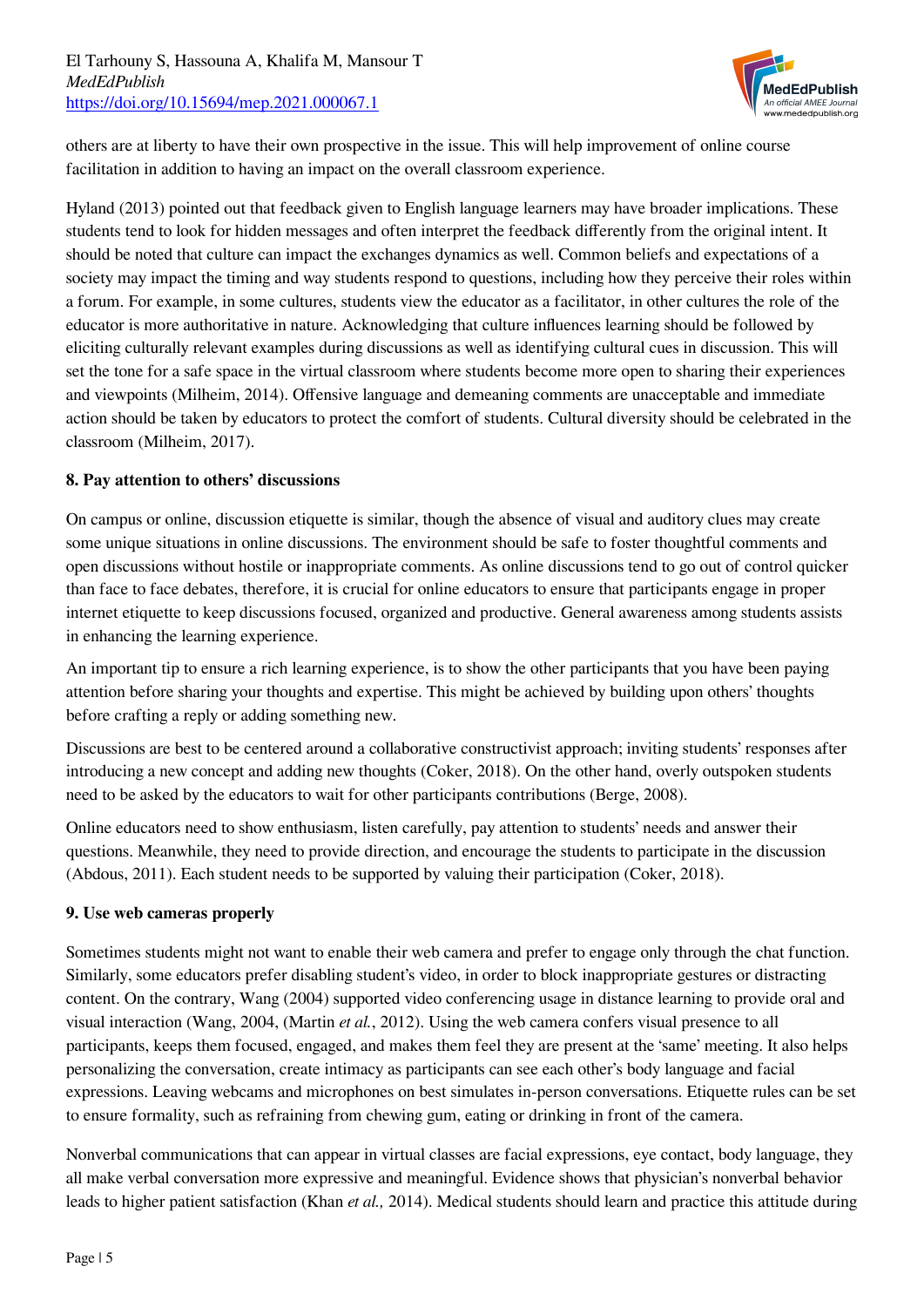

virtual classes (Mast, 2007).

#### **10. Design formal honor codes for online assessment**

Rigor and grade-level expectations are amongst the most concerning ethical issues that face the credibility of online education. In general fraud is an important issue with distance education. Some online courses consist of preprogrammed software that let the student watch a lecture or read a content and then take a quiz or a test, and finally the software scores the assessments. If these courses are not carefully managed, what will keep the students from having someone else taking the exam for them? someone who can get better scores. This is difficult to ascertain.

On the other hand, it is unfortunate to avoid online testing for fear of cheating or any form of academic dishonesty as it has many benefits, as being easier to administer and less expensive. Additionally, they cause less anxiety and are more satisfying to students (Dorrian and Wache, 2009; Stowell and Bennett, 2010). Many methods have been tried to reduce cheating, as students are very tempted to be academically dishonest when taking an online test. Using webcam proctoring (Mirza and Staples, 2010), examination centers and honor codes to decrease the cases of plagiarim. To combat academic dishonesty, honor codes are highly recommended. Signing an honor pledge holds students accountable for their actions. However, honor codes are only effective when they accurately identify what is ethical and unethical behavior, otherwise they may be misunderstood. Some honor codes emphasize on ethical principles, others emphasize on consequences (Khare and Lam, 2008). Some studies show no difference between the students' attitude towards cheating before and after the implementation of honor codes (Roig and Marks, 2006), others show significant decrease of cheating at schools with honor codes (McCabe, 2001).

It has also been found that the perceived certainty of being reported and the consequent risk of penalty is inversely related to academic dishonesty (McCabe *et al.*, 2002). Thus, using an honor code that is formal, and has consequences would minimize academic dishonesty. This will also solve other academic integrity issues encountered in virtual environment such as steeling work from other students as a result of sharing passwords and usernames, as well as the cases of unlicensed teachers using their posts as a place to share religious or political views.

Taking unethical shortcuts, such as hiring someone else to sit your exam or to write your essay may get you a shortterm gain, however, there has to be long term costs (Gurung *et al.*, 2012).

#### **11. Implement institutional bylaws tightly**

Institutions must outline what is expected from medical educators and students**.** The combination of different experiences can lead to some constructive decisions; therefore, different professionals can collaborate to ease solving the ethical issues. This can lead each institution to develop their own guidelines for virtual classrooms users. A policy should be established and announced by the institution that include a section on following netiquette rules during the online course. Warnings and penalties for those who violate those rules should be implemented in case of failing to follow the rules for multiple times (Haughey, 2007).

# **Conclusion**

Virtual learning is more demanding and requires more care as regards technology ethics issues. Online discussions tend to spiral out of control quicker than in-person ones. This kind of environment is harmful to the learning experience. Including a set of ground rules in the course syllabus is indispensable to assist educators enhancing learning experience, and raising awareness among students on collegiate ethics and academic honesty. Medical educators are using their own skills and endeavors to make the good doctors we want and need. It is a big responsibility. Following netiquette rules involves displaying courtesy when posting own views as well as respecting other users' views in online interactions. It simply requires embodying the life rules that are learned and perfected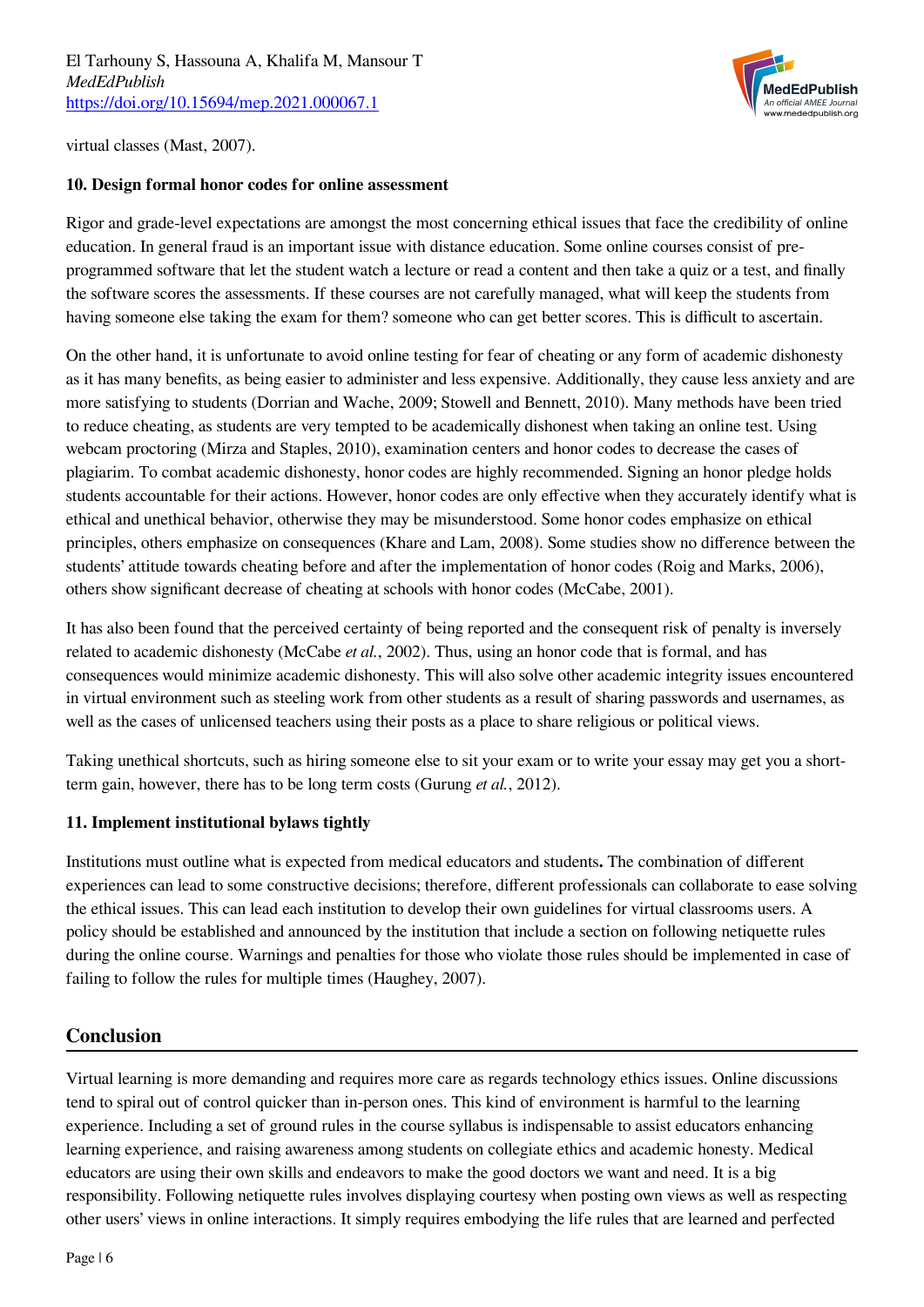

and use them online.

# **Take Home Messages**

- Setting appropriate rules of etiquette for online behavior is a crucial step to achieve successful online sessions and delivering high quality experience to learners
- Rules of etiquette are needed to preserve or enforce comfort and empathy in the community while supporting reasonable behavior
- Institutions must establish a culture of academic integrity, clearly defining appropriate and inappropriate usage of electronic material In order to cultivate a culture of trust and ensure secure learning environment.
- If doctors want to become great doctors, they must strengthen their communicative skills and humanistic dimensions alongside their medical skills
- Lack of etiquette can destroy online communities by causing discomfort, embarrassment, confusion, annoyance, and even fear

# **Notes On Contributors**

**Shereen El Tarhouny:** Professor of Medical Biochemistry, Faculty of Medicine, Zagazig University, Egypt Taibah University Saudia arabia. ORCiD:<https://orcid.org/0000-0001-5161-9987>

**Amira Hassouna:** Professor of Medical Biochemistry, Faculty of Medicine, Cairo University, Egypt. SLecturer SPHIDS AUT University, NZ. ORCiD:<https://orcid.org/0000-0002-3288-2402>

**Mohamed Khalifa:** Surgical oncology department, Al Azhar University-Cairo¸ Egypt. ORCiD: <https://orcid.org/0000-0003-4986-8495>

**Tayseer Mansour:** Lecturer of Medical Education, Faculty of Medicine, Suez Canal University, Egypt. ORCiD: <https://orcid.org/0000-0001-9258-2391>

## **Acknowledgements**

None.

# **Bibliography/References**

Abdous, M. (2011) 'A process-oriented framework for acquiring online teaching competencies', *Journal of Computing in Higher Education*, 23(1), 60–77. <https://doi.org/10.1007/s12528-010-9040-5>

Berge, Z. (2008) 'Changing Instructor's Roles In Virtual Worlds', *Quarterly Review of Distance Education*, 9 (4), 407-414. <https://www.learntechlib.org/p/106706/> (imported from [ERIC](https://eric.ed.gov/) on 19/4/2013).

Bolkan, S. and Holmgren, J. (2012) '"You are such a great teacher and I hate to bother you but…": Instructors' perceptions of students and their use of email messages with varying politeness strategies', *Communication*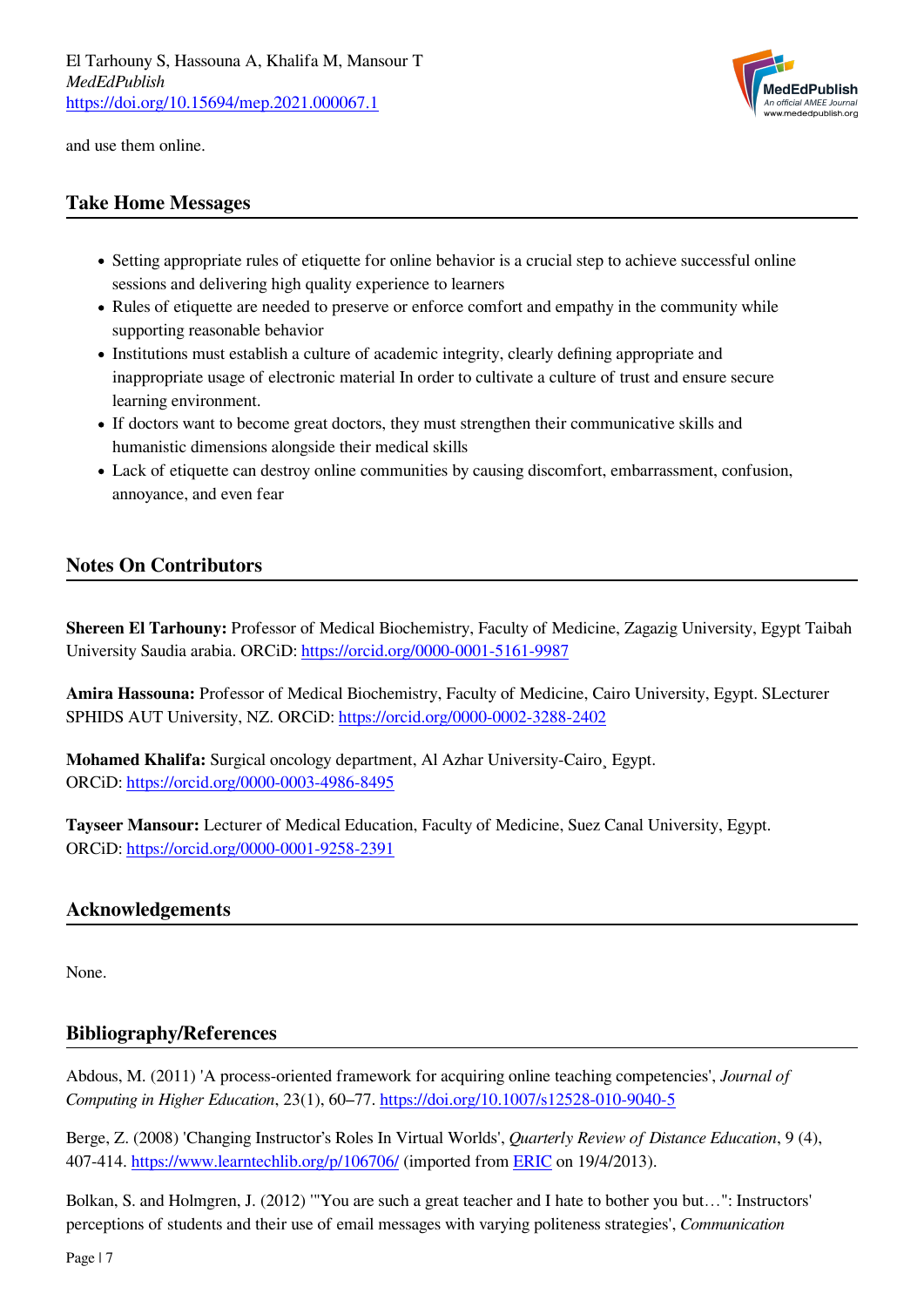

*Education*, 61(3), pp.253-270.<https://doi.org/10.1080/03634523.2012.667135>

Choules, A. (2007) 'The use of e learning in medical education: a review of the current situation', *Postgraduate Medical Journal*, 83(978), pp.212-216.<https://doi.org/10.1136/pgmj.2007.058610>

Coker, H. (2018) 'Purpose, Pedagogy and Philosophy: "Being" an Online Lecturer', *The International Review of Research in Open and Distributed Learning*, 19(5).<https://doi.org/10.19173/irrodl.v19i5.3312>

Collins, H. (2009) Complete & Unabridged.10 th ed. etiquette n.d. Collins English Dictionary.

Dorrian, J. and Wache, D. (2009) 'Introduction of an online approach to flexible learning for on-campus and distance education students: Lessons learned and ways forward', *Nurse Education Today,* 29(2), 157–167. <https://doi.org/10.1016/j.nedt.2008.08.010>

Gurung, R., Wilhelm, T. and Filz, T. (2012) 'Optimizing Honor Codes for Online Exam Administration', *Ethics & Behavior* 22 (2) 158-162:14 Mar 2012. <https://doi.org/10.1080/10508422.2011.641836>

Haughey, D.(2007) 'Ethical relationships between instructor, learner and institution', *Open Learning*, 22 (2), pp.139-147.<https://doi.org/10.1080/02680510701306681>

Hyland, K. (2013) 'Student perceptions of hidden messages in teacher written feedback', *Studies in Educational Evaluation*, 39(3), 180-187. <https://doi.org/10.1016/j.stueduc.2013.06.003>

Jahan, F., Siddiqui, M., Al Zadjali, N. and Qasim, R. (2016) 'Recognition of Core Elements of Medical Professionalism among Medical Students and Faculty Members', *Oman Medical Journal*, 31(3), pp.196-204. <https://doi.org/10.5001/omj.2016.38>

Javaeed, A., Khan, A., Khan, S. and Ghauri, S. (2019) 'Perceptions of plagiarism among undergraduate medical students in Rawalpindi, Pakistan', *Pakistan Journal of Medical Sciences*, 35(2). <https://doi.org/10.12669/pjms.35.2.33>

Khadilkar, S. (2018) 'The Plague of Plagiarism: Prevention and Cure!!!', *J Obstet Gynecol India* 68, 425–431. <https://doi.org/10.1007/s13224-018-1182-9>

Khan, F., Hanif, R., Tabassum, R., Qidwai, W., *et al.* (2014) 'Patient Attitudes towards Physician Nonverbal Behaviors during Consultancy: Result from a Developing Country'. *ISRN Family Medicine*, pp.1-6. <https://doi.org/10.1155/2014/473654>

Khare, A. and Lam, H. (2008) 'Assessing student achievement and progress with online examinations: Some pedagogical and technical issues*' , International Journal on E-Learning*, 7, 383–402.

Kim, D., Yoon, H., Yoo, D., Lee, S., *et al.*, (2016) 'Etiquette for medical students' email communication with faculty members: a single-institution study', *BMC Medical Education*, 16 (1).<https://doi.org/10.1186/s12909-016-0628-y>

Martin, F., Parker, M. and Deale, D., (2012) 'Examining interactivity in synchronous virtual classrooms', *The International Review of Research in Open and Distributed Learning*, 13(3), p.228.

Mast, M. (2007) 'On the importance of nonverbal communication in the physician-patient. interaction', *Patient Education and Counseling,* 67(3):315-318.<https://doi.org/10.1016/j.pec.2007.03.005>

McCabe, D., Treviño, L. and Butterfield, K. (2001) 'Cheating in academic institutions: A decade of research', *Ethics & Behavior*, 11, 219–232. [https://doi.org/10.1207/S15327019EB1103\\_2](https://doi.org/10.1207/S15327019EB1103_2)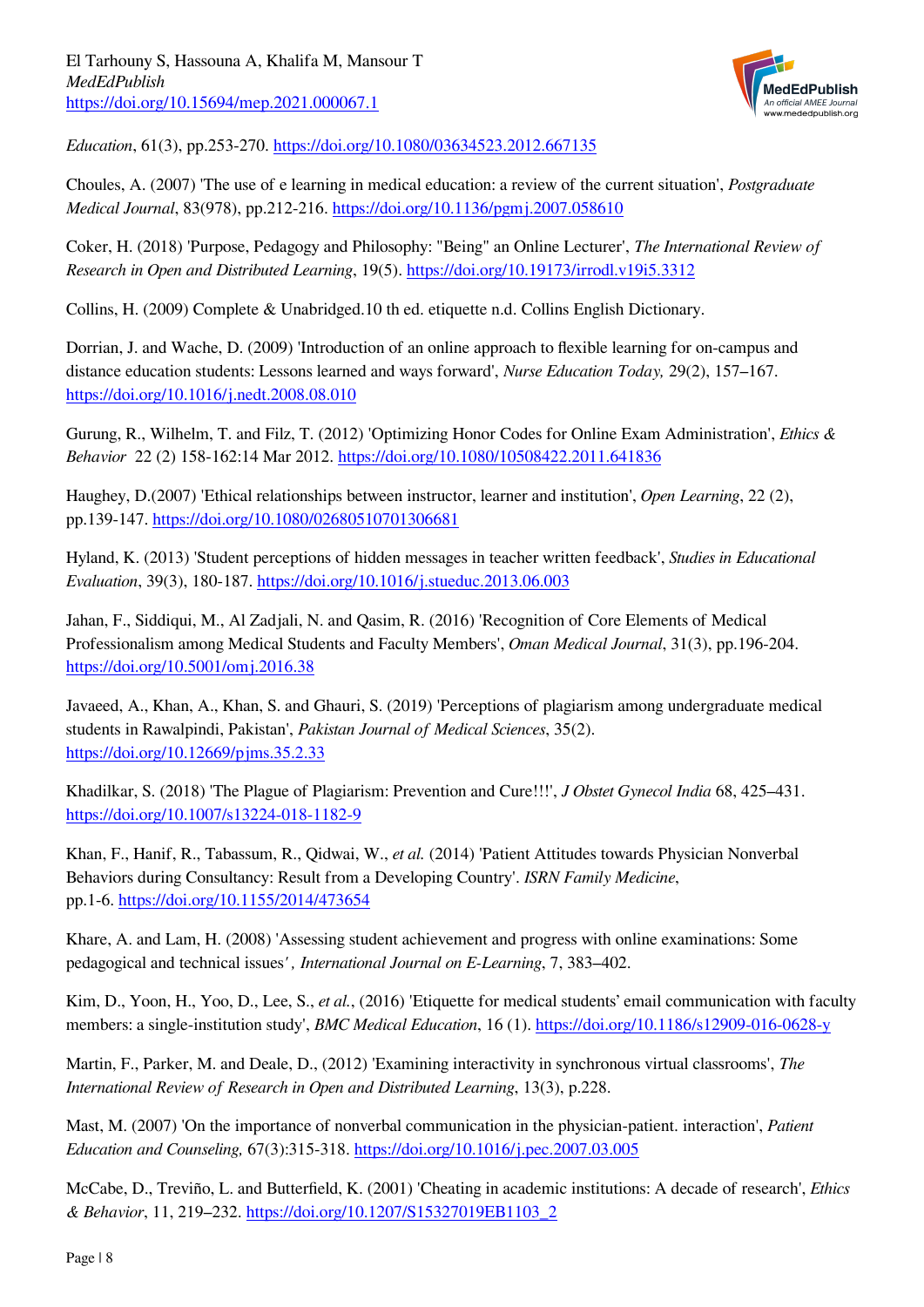

McCabe, D., Treviño, L. and Butterfield, K. (2002) 'Honor codes and other contextual influences on academic integrity: A replication and extension to modified honor code settings', *Research in Higher Education*, 43, 357–378. <https://doi.org/10.1023/A:1014893102151>

Miers, M., Clarke, B., Pollard, K., *et al*.,(2009) 'Online interprofessional learning: The student experience', *Journal of Interprofessional Care* 21, (5) 529-542.<https://doi.org/10.1080/13561820701585296>

Milheim, K. (2017) 'A Fundamental Look at Cultural Diversity and the Online Classroom', *eLearn (1)*. <https://doi.org/10.1145/3055555.3041614>

Milheim, K. L. (2014) 'Facilitation Across Cultures in the Online Classroom', *International Journal of Learning, Teaching, and Educational Research*, 5(1), 1-11.

Mirza, N. and Staples, E. (2010) 'Webcam as a new invigilation method: Students' comfort and potential for cheating', *Journal of Nursing Education*, 49, 116–119.

Nirta, L. and Roh, H. (2019) 'Cultural diversity should be taught: a reply to UK medical students' view on interacting with multicultural patients', *Korean Journal of Medical Education*, 31(2), pp.173-176. <https://doi.org/10.3946/kjme.2019.128>

Petrilli, C., Saint, S., Jennings, J., Caruso, A., *et al*., (2018) 'Understanding patient preference for physician attire: a cross-sectional observational study of 10 academic medical centre in the USA', *BMJ Open*, 8(5), p.e021239. <https://doi.org/10.1136/bmjopen-2017-021239>

Preece, J. (2004) 'Etiquette online: from nice to necessary', *Communications of the ACM*, 47(4), p.56. <https://doi.org/10.1145/975817.975845>

Reeves, S., Pelone, F., Harrison, R., Goldman, J. *et al.*, (2017) 'Interprofessional collaboration to improve professional practice and healthcare outcomes', *Cochrane Database of Systematic Reviews*, Issue 6. Art. No.: CD000072.<https://doi.org/10.1002/14651858>

Roh, H. and Nirta, L. (2018) 'Medical students interact with multicultural patients to learn cultural diversity', *Korean Journal of Medical Education*, 30(2), pp.161-166. <https://doi.org/10.3946/kjme.2018.91>

Roig, M. and Marks, A. (2006) 'Attitudes toward cheating before and after the implementation of a modified honor code: A case study', *Ethics & Behavior*, 16, 163–171. [https://doi.org/10.1207/s15327019eb1602\\_6](https://doi.org/10.1207/s15327019eb1602_6)

Sadati, K., Iman, M., Bagheri, L., and Ebrahimzadeh, N. (2016) 'From good to great physician: a critical ethnography based on patients' views', *Journal of medical ethics and history of medicine*, 9, 18.

Schultz, R. A. (2005) 'Contemporary issues in ethics and information technology', USA, *IRM Pres*. <https://doi.org/10.4018/978-1-59140-779-9>

Stephens, K., Houser, M. and Cowan, R., (2009) 'R U Able to Meat Me: The Impact of Students' Overly Casual Email Messages to Instructors', *Communication Education*, 58(3), pp.303-326. <https://doi.org/10.1080/03634520802582598>

Stowell, J. and Bennett, D. (2010) 'Effects of online testing on student exam performance and test anxiety', *Journal of Educational Computing Research*, 42, 161–171. <https://doi.org/10.2190/EC.42.2.b>

Tehrani, H., Seyed, T., Fallahi-Khoshknab, S., Ebadi, M., *et al*., (2018) 'Respecting the privacy of hospitalized patients: An integrative review', *Nursing Ethics*, p.096973301875983.<https://doi.org/10.1177/0969733018759832>.